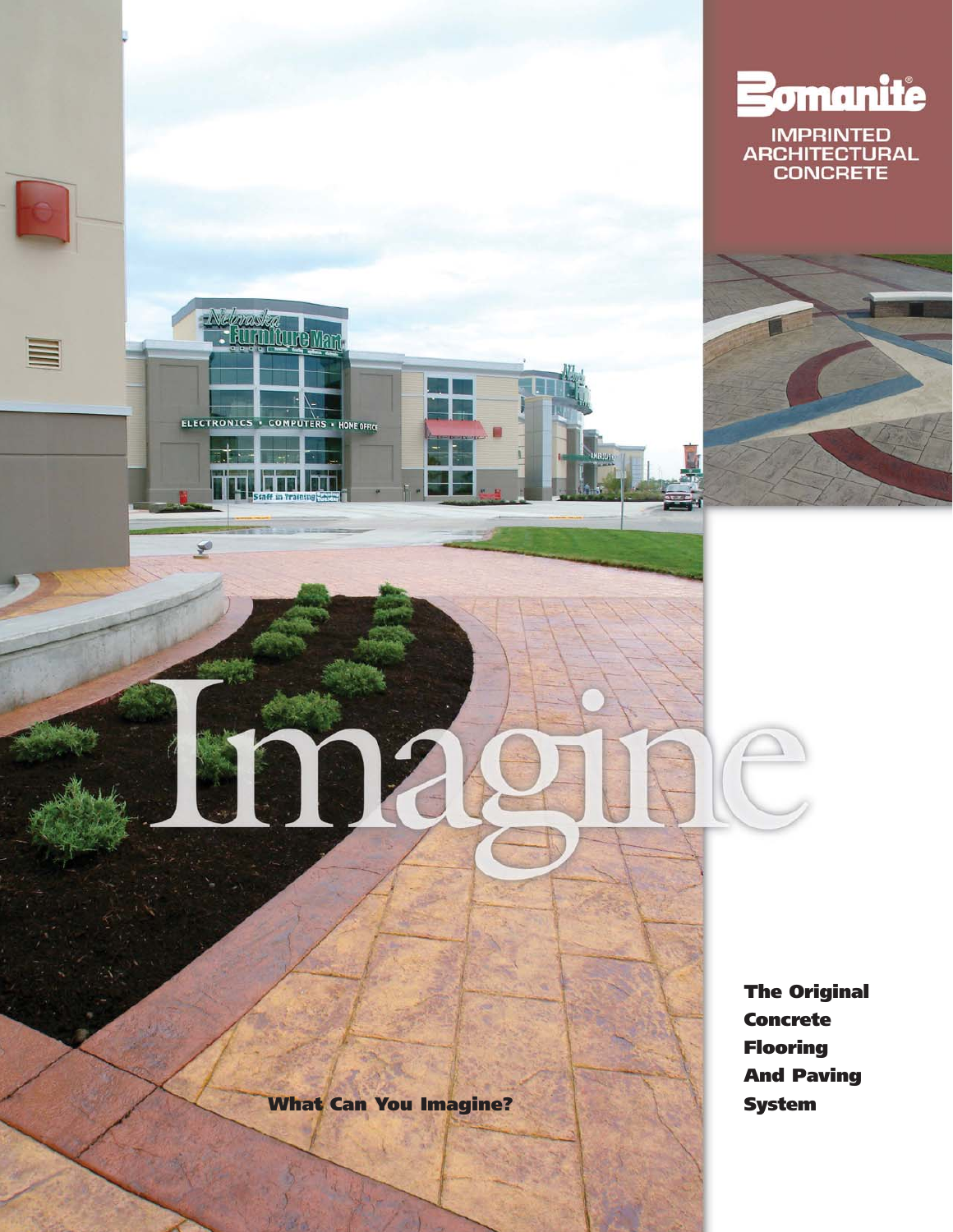

### *Concrete As Art*

Bomanite is the original cast-in-place architectural concrete, and after five decades, still the finest custom paving and flooring product in its class. But it is far more than just imprinted concrete. Far more than an innovative process. It is an expression of lifestyle. Of imagination. Of art.

Bomanite integrates both personality and product, crafting solutions to bring your ideas to life...rather than forcing your ideas to conform to a limited product line. At Bomanite, we believe your creativity should never be compromised.

# *What Makes Us Different?*

Long before a single square foot of concrete is colored or imprinted, Bomanite begins with people. From the property owners and designers who possess the vision, to the trained technicians who manufacture the tools and materials, to the experienced licensed professionals who perform the installations...Bomanite is driven as much by quality people as we are by our quality product.

All Bomanite Franchise Partners are given the most extensive ongoing technical education program in the industry. And it shows in every installation – a reflection of the longstanding Bomanite tradition of innovation, service and expertise.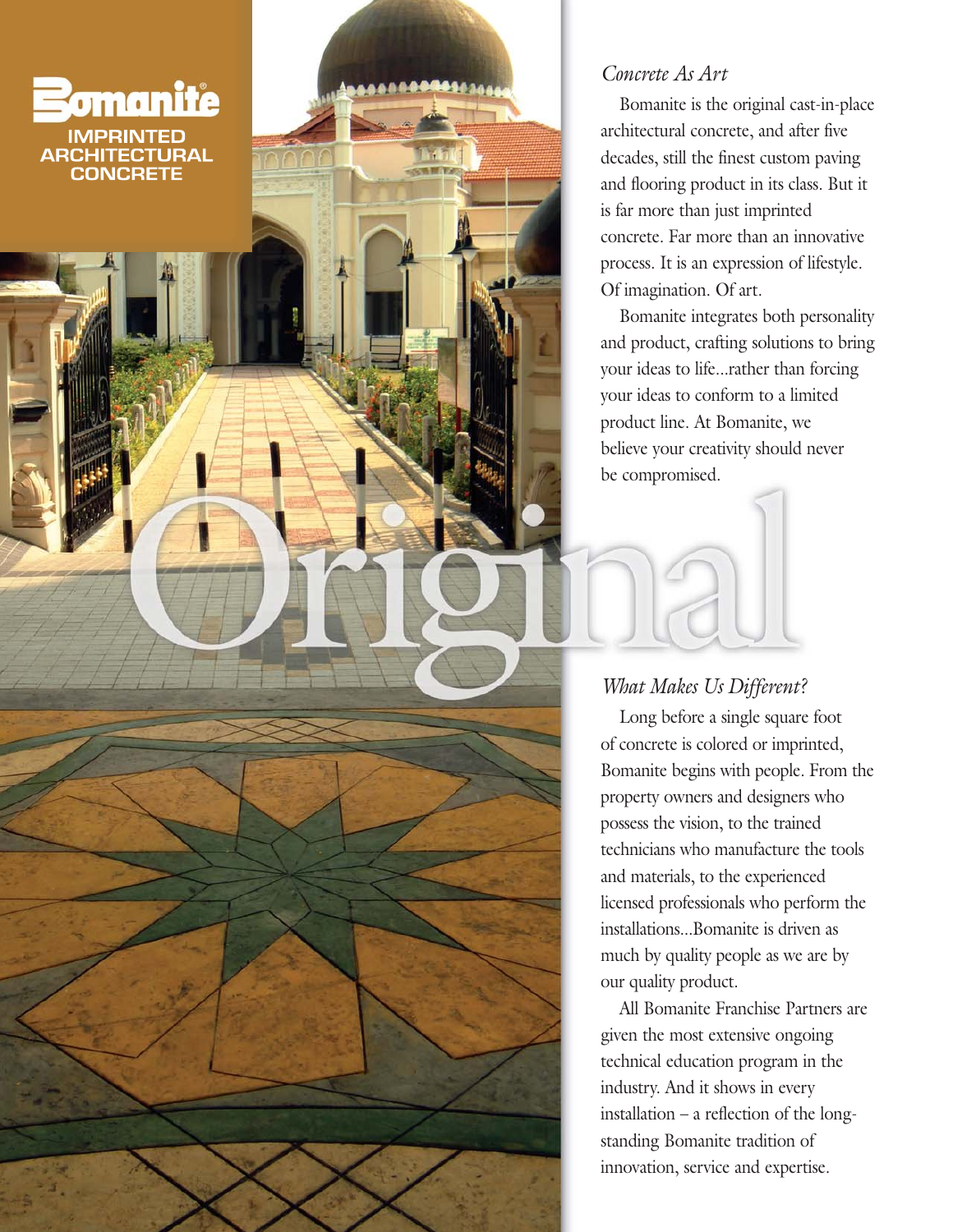### *Beyond The Back Yard*

If you think Bomanite is just for residential applications like pool decks, patios, walkways and entries...think again. Rugged, long-lasting Bomanite is also ideal for commercial and municipal applications. Not only does Bomanite hold up under heavy traffic, it can add extraordinary beauty to an ordinary public thoroughfare.

Bomanite is perfect for a wide range of projects including lobbies, courtyards, sidewalks, streets and medians. And that's just the beginning. Bomanite is also widely used in such major applications as shopping malls, hotels, theme parks, restaurants and other high-traffic projects.

When it comes to unmatched quality, inspired innovation, limitless versatility and a proven track record of success worldwide, Bomanite is the only name you need to know. The name the world trusts for a full range of cast-in-place architectural concrete applications, from small residential projects to major industrial installations and beyond.

limestone to sandstone, wood to used brick. Imagine the possibilities with Bomanite's limitless color, texture and pattern combinations. No wonder we say if you can dream it, you can do it with Bomanite.

Whether you're planning a residential patio, a commercial driveway or a municipal sidewalk, you can always count on Bomanite's enduring quality and craftsmanship. Contact your local Bomanite Franchise Partner today!



# *Your Only Limit: Your Own Imagination*

Today's Bomanite offers more choices and design flexibility than ever before, creating a virtually limitless palette of colors, textures and patterns to choose from. Bomanite currently features more than 100 patterns and an infinite variety of custom tooling options, giving you more creative freedom than ever before. Looking for a natural texture? Bomanite is available in textures from slate to granite,



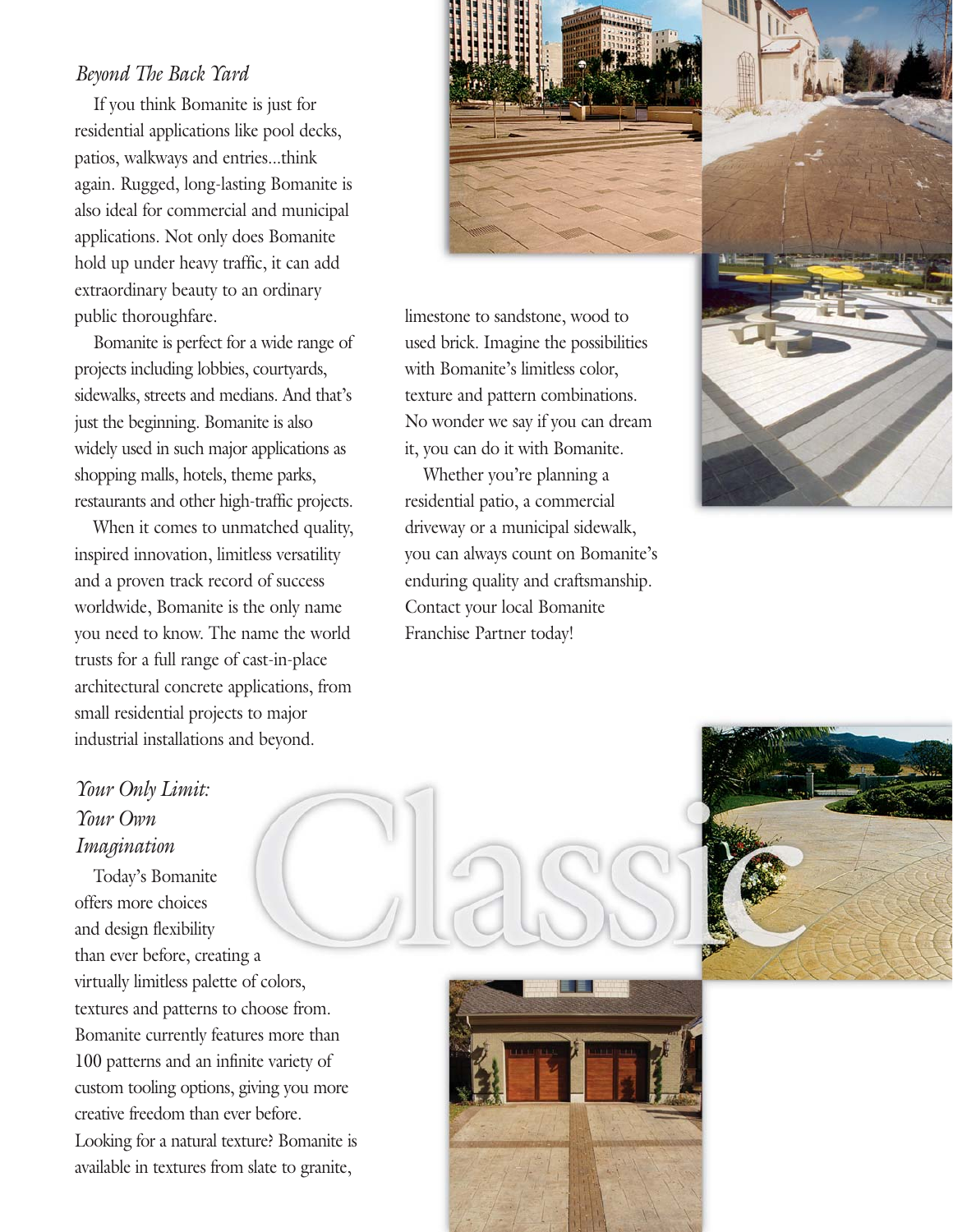

Your authorized Bomanite Franchise Partner is:





**Imagine The Possibilities.**

Bomanite Corporation P.O. Box 599 Madera, CA 93639-0599 (559) 673-2411 *Phone* (559) 673-8246 *Fax www.bomanite.com*

*©2005 Bomanite Corporation. Bomanite® and Bomacron® are registered trademarks and service marks with the U.S. Patent Office and other countries. All Bomanite Concrete Graphics® patterns are copyrighted and are the property of Bomanite Corporation and cannot be copied for any purpose. 10M805*

*Bulletin 805*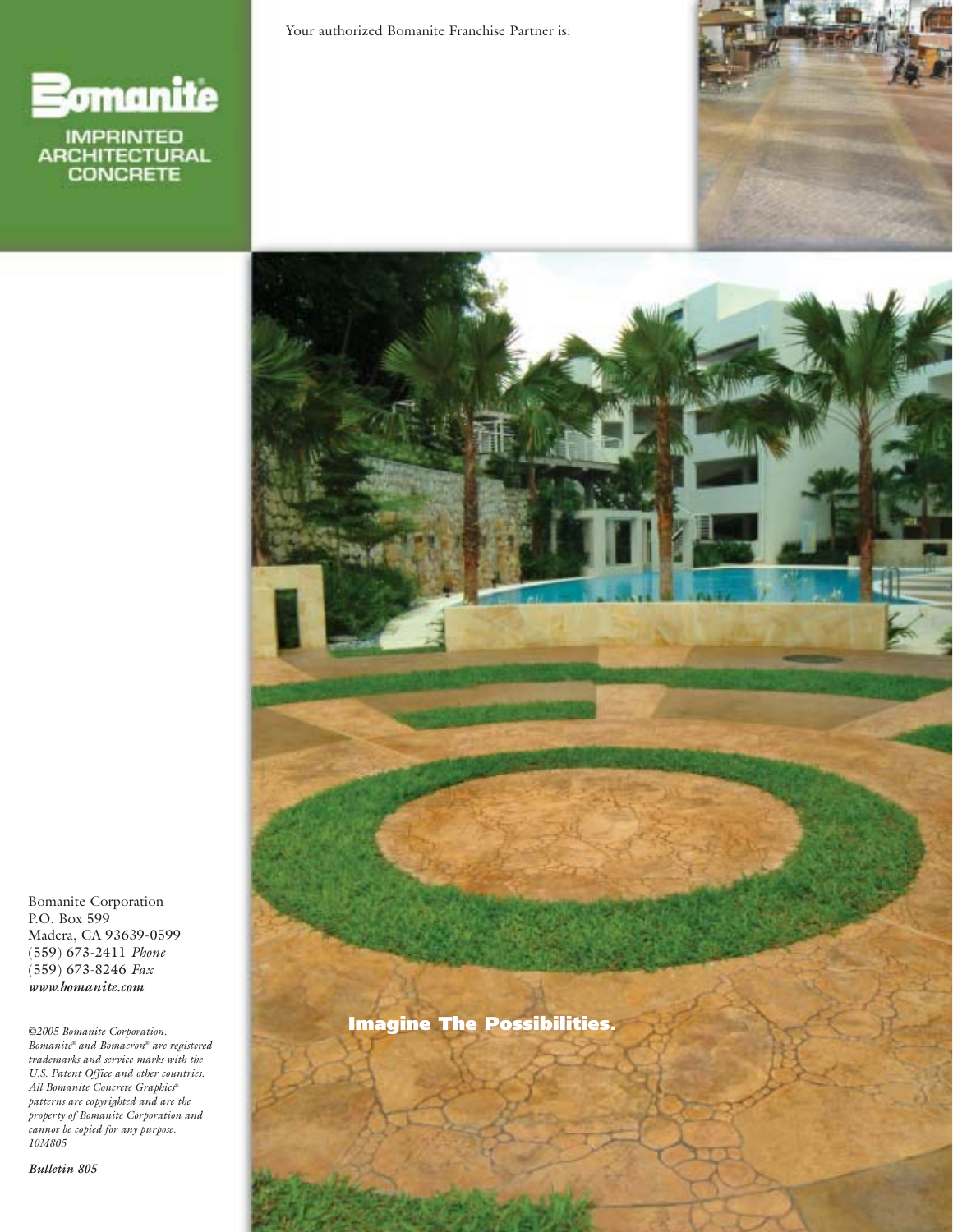# What Can You Imagine?

**ALCOHOL** 



# Imagine

## **Concrete Lets You Get Creative.**

Bomanite architectural concrete is the creative solution to a beautiful new environment for your home. For five decades, Bomanite has offered an unmatched range of design choices to create distinctive paving and flooring. Whether your next project is a beautifully sculpted backyard oasis or an outdoor entertainment space, depend on Bomanite for unique, dramatic effects limited only by your imagination.